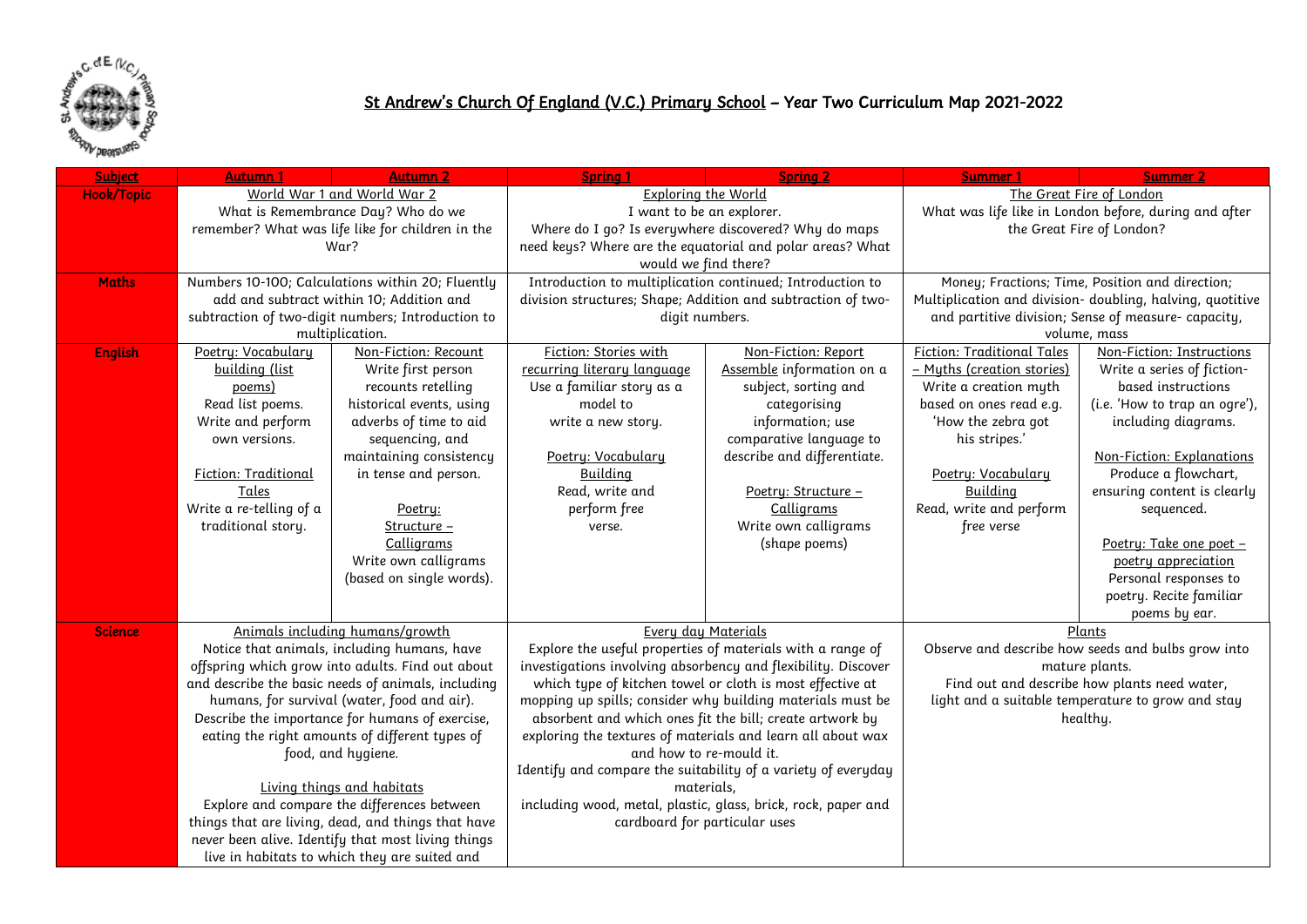|                  | describe how different habitats provide for the                                                                                                                            |                                                   | Find out how the shapes of solid objects made from some                                                                                 |                                          |                                                                                                                       |                                       |
|------------------|----------------------------------------------------------------------------------------------------------------------------------------------------------------------------|---------------------------------------------------|-----------------------------------------------------------------------------------------------------------------------------------------|------------------------------------------|-----------------------------------------------------------------------------------------------------------------------|---------------------------------------|
|                  | basic needs of different kinds of animals and                                                                                                                              |                                                   | materials can be changed by squashing, bending, twisting                                                                                |                                          |                                                                                                                       |                                       |
|                  | plants, and how they depend on each other                                                                                                                                  |                                                   | and stretching                                                                                                                          |                                          |                                                                                                                       |                                       |
|                  | Describe how animals obtain their food from<br>plants and other animals, using the idea of a<br>simple food chain, and identify and name<br>different sources of food.     |                                                   |                                                                                                                                         |                                          |                                                                                                                       |                                       |
|                  |                                                                                                                                                                            |                                                   |                                                                                                                                         |                                          |                                                                                                                       |                                       |
|                  |                                                                                                                                                                            |                                                   |                                                                                                                                         |                                          |                                                                                                                       |                                       |
|                  |                                                                                                                                                                            |                                                   |                                                                                                                                         |                                          |                                                                                                                       |                                       |
| <b>RE</b>        | How and why do we                                                                                                                                                          | What can we learn from                            | Who is Jewish? What do                                                                                                                  | How do we show we care for               | Who is an inspiring                                                                                                   | What is the 'good news'               |
|                  | celebrate significant                                                                                                                                                      | sacred books and stories?                         | they believe and how do                                                                                                                 | the Earth? Why does it                   | person? What stories                                                                                                  | Christians believe Jesus brings?      |
|                  | times? What makes<br>some celebrations                                                                                                                                     |                                                   | they live?                                                                                                                              | matter?                                  | inspire Christian,                                                                                                    |                                       |
|                  |                                                                                                                                                                            |                                                   |                                                                                                                                         |                                          | Jewish people?                                                                                                        |                                       |
|                  | sacred to believers?                                                                                                                                                       | Why does Christmas<br>matter to Christians? -     | How do we show we care for<br>others? Why does it matter?                                                                               | Why does Easter matter to<br>Christians? |                                                                                                                       |                                       |
|                  |                                                                                                                                                                            | <b>Digging deeper</b>                             |                                                                                                                                         | Different ways of giving                 |                                                                                                                       |                                       |
|                  |                                                                                                                                                                            |                                                   |                                                                                                                                         | thanks to God                            |                                                                                                                       |                                       |
|                  |                                                                                                                                                                            |                                                   |                                                                                                                                         | The Lord's Prayer                        |                                                                                                                       |                                       |
|                  |                                                                                                                                                                            |                                                   |                                                                                                                                         | Shabbat and Passover                     |                                                                                                                       |                                       |
| <b>Geography</b> |                                                                                                                                                                            | Sail the Ocean                                    | Around the world                                                                                                                        |                                          |                                                                                                                       | London and other cities and monuments |
|                  |                                                                                                                                                                            | Why do maps need keys? Where are the              | What is it like where we live? What is it like where they live                                                                          |                                          | Where is London? What is London like? What are the                                                                    |                                       |
|                  | equatorial and polar areas? What is the Antarctic<br>continent like? What lives there? What lives in the<br>Ocean? Where is the Great Barrier Reef and what<br>is it like? |                                                   | (a Kenyan village)? How is our village similar or different?                                                                            |                                          | human and physical features of London? What<br>landmarks can you visit? What is the River Thames<br>used for?         |                                       |
|                  |                                                                                                                                                                            |                                                   |                                                                                                                                         |                                          |                                                                                                                       |                                       |
|                  |                                                                                                                                                                            |                                                   |                                                                                                                                         |                                          |                                                                                                                       |                                       |
|                  |                                                                                                                                                                            |                                                   |                                                                                                                                         |                                          |                                                                                                                       |                                       |
|                  |                                                                                                                                                                            |                                                   |                                                                                                                                         |                                          |                                                                                                                       |                                       |
| <b>History</b>   | World War 1 and World War 2<br>What is Remembrance Day?<br>When was the First World War?                                                                                   |                                                   | Significant Explorers<br>How has exploration changed our understanding of the<br>world? How does exploration change learning and how we |                                          | <b>Great Fire of London</b><br>How was London different in the 17th Century? Which<br>major events preceded the fire? |                                       |
|                  |                                                                                                                                                                            |                                                   |                                                                                                                                         |                                          |                                                                                                                       |                                       |
|                  |                                                                                                                                                                            |                                                   |                                                                                                                                         |                                          |                                                                                                                       |                                       |
|                  |                                                                                                                                                                            | Who was Walter Tull?                              | live?                                                                                                                                   |                                          | Why did the fire in 1666 burn down so many more<br>houses than in other fires at the time?                            |                                       |
|                  |                                                                                                                                                                            | What was life like for children in the war?       |                                                                                                                                         |                                          |                                                                                                                       |                                       |
|                  |                                                                                                                                                                            | Who do we remember?                               |                                                                                                                                         |                                          | How do we know what happened during the fire?                                                                         |                                       |
| Art              |                                                                                                                                                                            | <b>Printing- Using Natural Objects</b>            | Artist study: Archimboldo                                                                                                               |                                          |                                                                                                                       | <u>Clay</u>                           |
|                  |                                                                                                                                                                            | Continue to explore printing simple pictures with | Continue to investigate tone by drawing light/dark lines,<br>light/dark patterns, light/dark shapes using a pencil. Draw                |                                          | Use equipment and media with increasing confidence.<br>Use clay, modroc or other malleable material to create         |                                       |
|                  | a range of hard and soft materials e.g. cork, pen                                                                                                                          |                                                   | lines/marks from observations. Demonstrate control over the                                                                             |                                          | an imaginary or realistic form - e.g.clay pot, figure,                                                                |                                       |
|                  | barrels, sponge. Demonstrate experience at<br>impressed printing: drawing into ink, printing                                                                               |                                                   | types of marks made with a range of media such as crayons,                                                                              |                                          | structure etc. Explore carving as a form of 3D art. Focus                                                             |                                       |
|                  | from objects. Use equipment and media correctly                                                                                                                            |                                                   | pastels, felt tips, charcoal, pen, chalk. Understand tone                                                                               |                                          |                                                                                                                       | on Edouard Martinet                   |
|                  | and be able to produce a clean printed image.                                                                                                                              |                                                   | through the use of different grades of pencils Begin to                                                                                 |                                          |                                                                                                                       |                                       |
|                  | Make simple marks on rollers and printing                                                                                                                                  |                                                   | control the types of marks made in a range of painting                                                                                  |                                          |                                                                                                                       |                                       |
|                  | palettes Take simple prints i.e. mono -printing.                                                                                                                           |                                                   | techniques e.g. layering, mixing media, and adding texture.                                                                             |                                          |                                                                                                                       |                                       |
|                  | Experiment with overprinting motifs and colour.                                                                                                                            |                                                   | Understand how to make tints using white and tones by                                                                                   |                                          |                                                                                                                       |                                       |
|                  |                                                                                                                                                                            |                                                   | adding black to make darker and lighter shades. Build                                                                                   |                                          |                                                                                                                       |                                       |
|                  |                                                                                                                                                                            |                                                   | confidence in mixing colour shades and tones. Understand                                                                                |                                          |                                                                                                                       |                                       |
|                  |                                                                                                                                                                            |                                                   | the colour wheel and colour spectrums. Be able to mix all the                                                                           |                                          |                                                                                                                       |                                       |
|                  |                                                                                                                                                                            |                                                   | secondary colours using primary colours confidently.                                                                                    |                                          |                                                                                                                       |                                       |
|                  |                                                                                                                                                                            |                                                   | Continue to control the types of marks made with the range                                                                              |                                          |                                                                                                                       |                                       |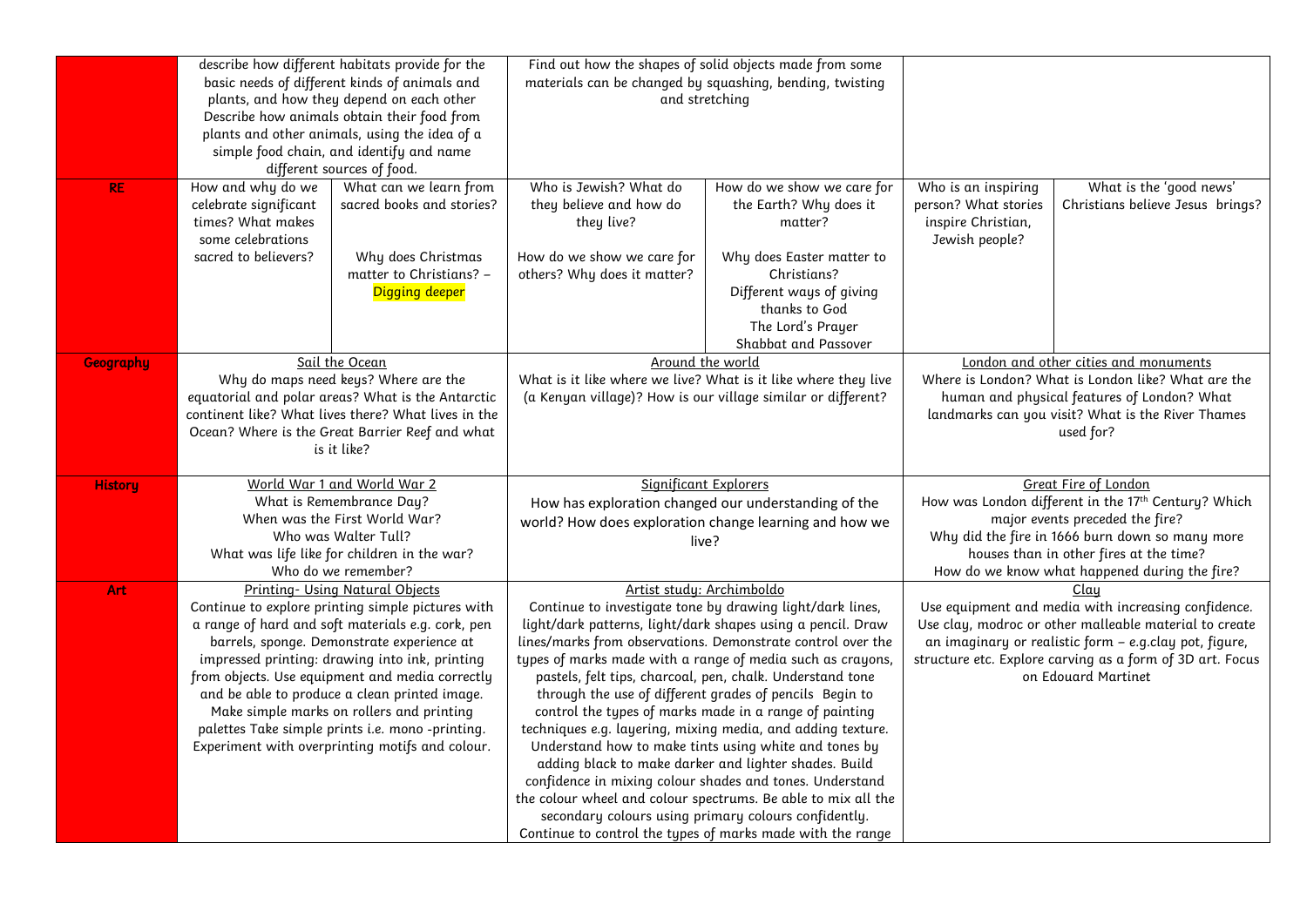|                  |                                              |                                                                                                      | of media. Use a suitable brush to produce marks appropriate      |                                           |                                                                                                                                             |                                |  |
|------------------|----------------------------------------------|------------------------------------------------------------------------------------------------------|------------------------------------------------------------------|-------------------------------------------|---------------------------------------------------------------------------------------------------------------------------------------------|--------------------------------|--|
| <b>DT</b>        |                                              | <b>Templates and Joining</b>                                                                         | to work. E.g. small brush for small marks.<br>Sliders and Levers |                                           | Wheels and axles                                                                                                                            |                                |  |
|                  |                                              | Design, make and evaluate a Stocking for a child                                                     | Design, make and evaluate a greetings card for a child for       |                                           | Design, make and evaluate a fire engine for a child for a                                                                                   |                                |  |
|                  |                                              | for Christmas/ winter festivities.                                                                   |                                                                  | Easter/ Spring.                           |                                                                                                                                             | toy.                           |  |
| <b>Music</b>     |                                              | Hands Feet Heart                                                                                     |                                                                  | I Wanna Play In A Band<br>Friendship Song |                                                                                                                                             |                                |  |
|                  | All the learning is focused around one song: |                                                                                                      | I Wanna Play In A Band is a Rock song written especially         |                                           | This is a song about being friends.                                                                                                         |                                |  |
|                  | Hands, Feet, Heart. The material presents an |                                                                                                      | for children. In this song you learn about singing and           |                                           |                                                                                                                                             |                                |  |
|                  |                                              | integrated approach to music where games, the                                                        | playing together in an ensemble.<br>ZooTime                      |                                           | Reflect, Rewind and Replay<br>This Unit of Work consolidates the learning that has<br>occurred during the year. All the learning is focused |                                |  |
|                  |                                              | dimensions of music (pulse, rhythm, pitch etc),                                                      |                                                                  |                                           |                                                                                                                                             |                                |  |
|                  |                                              | singing and playing instruments are all linked. As                                                   |                                                                  |                                           |                                                                                                                                             |                                |  |
|                  |                                              | well as learning to sing, play, improvise and                                                        | All the learning is focused around one song: Zootime. The        |                                           | around revisiting songs and musical activities, a context                                                                                   |                                |  |
|                  |                                              | compose with this song, children will listen and                                                     | material presents an integrated approach to music where          |                                           | for the History of Music and the beginnings of the                                                                                          |                                |  |
|                  |                                              | appraise different styles of South African music.                                                    | games, the interrelated dimensions of music (pulse, rhythm,      |                                           | Language of Music.                                                                                                                          |                                |  |
|                  |                                              |                                                                                                      | pitch etc), singing and playing instruments are all linked.      |                                           |                                                                                                                                             |                                |  |
|                  |                                              | Ho Ho Ho                                                                                             |                                                                  |                                           |                                                                                                                                             |                                |  |
|                  |                                              | All the learning is focused around one song: Ho Ho                                                   |                                                                  |                                           |                                                                                                                                             |                                |  |
|                  |                                              | Ho - a Christmas song. You will Listen & Appraise<br>other styles of music and continue to embed the |                                                                  |                                           |                                                                                                                                             |                                |  |
|                  |                                              | interrelated dimensions of music through games,                                                      |                                                                  |                                           |                                                                                                                                             |                                |  |
|                  |                                              | singing and playing.                                                                                 |                                                                  |                                           |                                                                                                                                             |                                |  |
| PE.              | Gumnastics                                   | <b>Team Games</b>                                                                                    | Dance                                                            | <b>Striking and Fielding</b>              | <b>Athletics</b>                                                                                                                            | Team Building (OAA)            |  |
|                  | In this unit pupils learn                    | Pupils develop their                                                                                 | Pupils will explore space and                                    | In this unit, pupils develop              | In this unit, pupils will                                                                                                                   | Pupils develop their           |  |
|                  | explore and develop                          | understanding of                                                                                     | how their body can move to                                       | their understanding of the                | develop skills required in                                                                                                                  | communication and              |  |
|                  | basic gymnastic actions                      | invasion games and the                                                                               | express and idea, mood,                                          | principles of striking and                | athletic activities such as                                                                                                                 | problem-solving skills.        |  |
|                  | on the floor and using                       | principles of defending                                                                              | character or feeling.                                            | fielding games.                           | running at different                                                                                                                        |                                |  |
|                  | apparatus.                                   | and attacking.                                                                                       |                                                                  |                                           | speeds, jumping and                                                                                                                         | <u>Yoαα</u>                    |  |
|                  |                                              |                                                                                                      | <b>Target Games</b>                                              | Fitness                                   | throwing.                                                                                                                                   | Pupils learn about             |  |
|                  | Ball Skill                                   | Sending and Receiving                                                                                | Pupils develop their                                             | Pupils will take part in a                |                                                                                                                                             | mindfulness and body           |  |
|                  | In this unit, pupils will                    | Pupils will develop                                                                                  | understanding of the                                             | range of fitness activities to            | <u>Net and Wall</u>                                                                                                                         | awareness                      |  |
|                  | develop their<br>fundamental ball skills     | their sending and<br>receiving skills                                                                | principles of target games.                                      | develop components of<br>fitness.         | Pupils will develop the<br>basic skills involved in                                                                                         |                                |  |
|                  | such as throwing and                         | including throwing and                                                                               |                                                                  |                                           | net and wall games.                                                                                                                         |                                |  |
|                  | catching, rolling,                           | catching, rolling,                                                                                   |                                                                  |                                           |                                                                                                                                             |                                |  |
|                  | hitting a target,                            | kicking, tracking and                                                                                |                                                                  |                                           |                                                                                                                                             |                                |  |
|                  | dribbling with both                          | stopping a ball.                                                                                     |                                                                  |                                           |                                                                                                                                             |                                |  |
|                  | hands and feet and                           |                                                                                                      |                                                                  |                                           |                                                                                                                                             |                                |  |
|                  | kicking a ball.                              |                                                                                                      |                                                                  |                                           |                                                                                                                                             |                                |  |
|                  |                                              |                                                                                                      |                                                                  |                                           |                                                                                                                                             |                                |  |
| <b>Computing</b> | Coding                                       | Online Safety                                                                                        | Spreadsheets                                                     | <b>Creating Pictures</b>                  | <b>Making Music</b>                                                                                                                         | Presenting Ideas               |  |
|                  | Children will be                             | The online safety units                                                                              | 2Calculate is a simple to use                                    | These lessons use the Purple              | The children can use                                                                                                                        | The children will learn how to |  |
|                  | coding using the                             | within the Computing                                                                                 | spreadsheet (and more!) for                                      | Mash tool 2Paint a Picture.               | 2Sequence to explore                                                                                                                        | think about users and how they |  |
|                  | 2Code tool.                                  | Scheme of Work provide<br>in-depth coverage of                                                       | beginners and beyond.                                            |                                           | harmony and build<br>up musical scores.                                                                                                     | engage with technology.        |  |
|                  |                                              | computing related online                                                                             |                                                                  |                                           |                                                                                                                                             |                                |  |
|                  |                                              | safety aspects.                                                                                      |                                                                  |                                           | <b>Effective Searching</b>                                                                                                                  |                                |  |